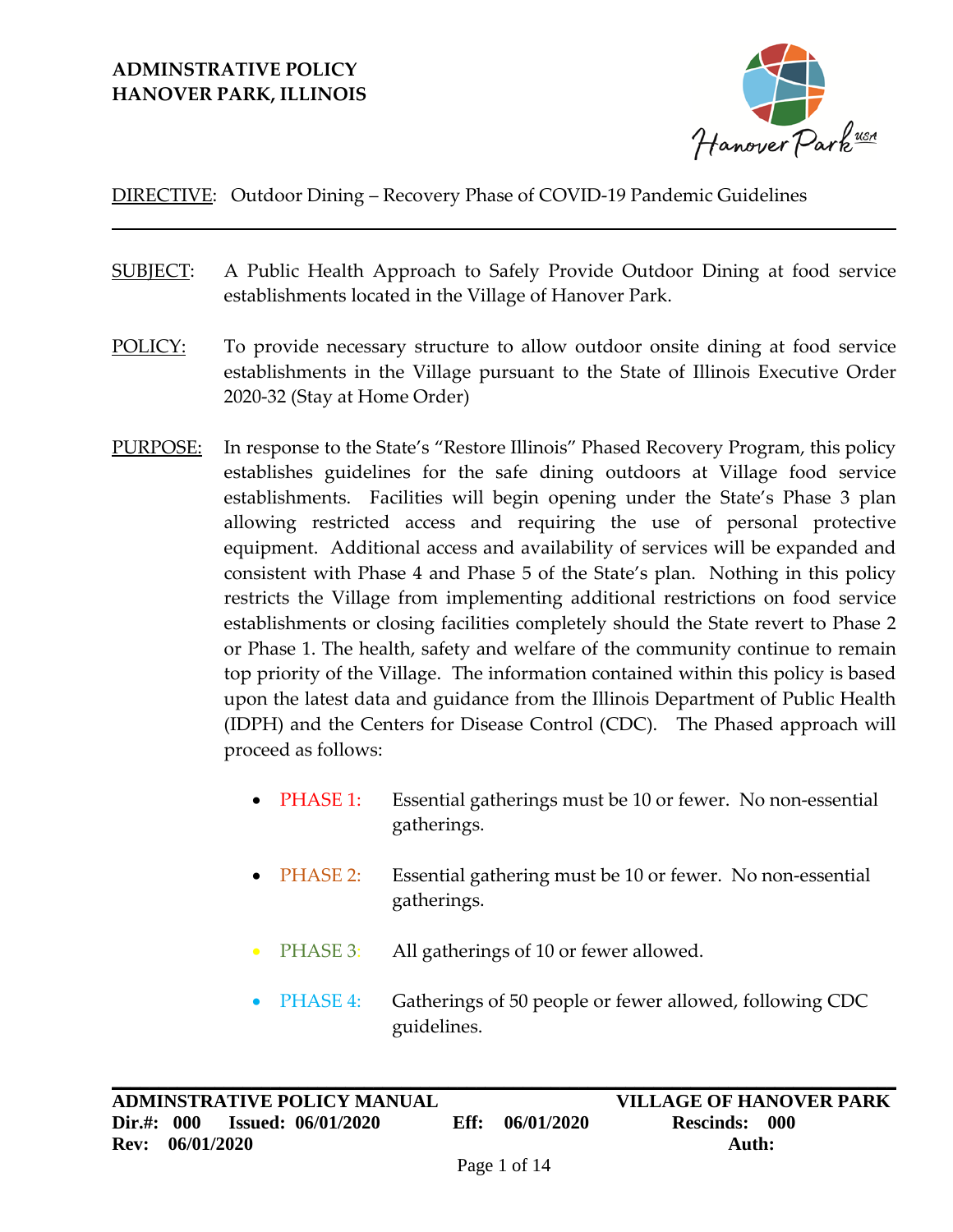• PHASE 5: Large gatherings of all sizes can resume.

### DEFINITIONS:

| Clean:                        | Removal of food waste or food residue by using soap, water and abrasive<br>action.                                                                                                                                                                                                                                                                                                                                                 |
|-------------------------------|------------------------------------------------------------------------------------------------------------------------------------------------------------------------------------------------------------------------------------------------------------------------------------------------------------------------------------------------------------------------------------------------------------------------------------|
| Disinfection:                 | Disinfection refers to specific measures taken to control, deactivate or kill<br>infectious agents, such as viruses and bacteria.                                                                                                                                                                                                                                                                                                  |
| Employee Area:                | An area within a building restricted to use by employees only. Members<br>of the general public are restricted from accessing the building expect for<br>obtaining a takeout order or using the restroom.                                                                                                                                                                                                                          |
| Face Coverings:               | A face covering is a device used to cover the nose and mouth. It can be<br>secured to the head with ties or straps or simply wrapped around the<br>lower face. It can be made of a variety of materials, such as cotton, silk,<br>linen, or a medical grade material. A cloth face covering may be factory-<br>made or sewn by hand or can be improvised from household items such<br>as scarfs, T-shirts, sweatshirts, or towels. |
| Floor Markings:               | Social distancing floor markings specifically denoting pathways for<br>people to form a line and indicate where they may stand to ensure a 6'<br>social distance.                                                                                                                                                                                                                                                                  |
| Hand Sanitizer:               | Hand sanitizer is a liquid or gel used to decrease infectious agents on the<br>hands. Formulations of the alcohol-based type are preferable to hand<br>washing with soap and water in most situations.                                                                                                                                                                                                                             |
| Outdoor Barrier:              | A fence, partition or similar structure around the perimeter of the outdoor<br>This would include fencing required to comply with<br>dining space.<br>ordinance requirements if liquor is served.                                                                                                                                                                                                                                  |
| Outdoor Food<br>Service Area: | The area outdoors designated by clear boundaries as the customer dining<br>space.                                                                                                                                                                                                                                                                                                                                                  |
| Public Area:                  | An area within a building accessible to all persons.                                                                                                                                                                                                                                                                                                                                                                               |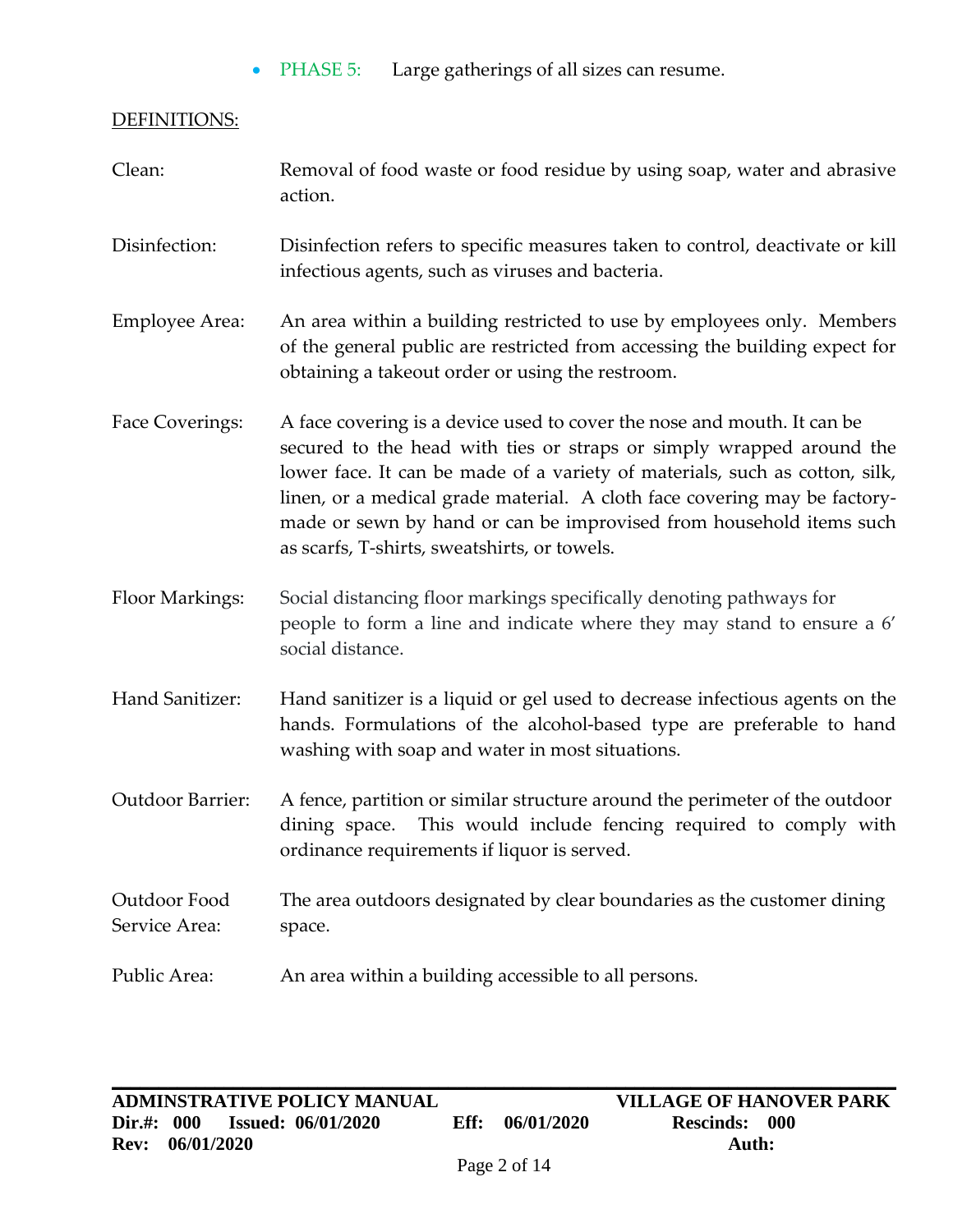- Sanitize: Use on a cleaned and rinsed surface of a chemical dilution of chlorine or quaternary ammonium in the specified concentration for food contact surfaces. Social Distancing: Social distancing is deliberately increasing the physical space between people to avoid spreading illness. Distancing for purposes of this policy is a minimum of 6 feet in all directions.
- Sunset: The official daily time provided by the National Weather Service and the National Oceanic & Atmospheric Administration where the sun crosses below the horizon.

Tent: A structure, enclosure, umbrella structure, or shelter, with or without sidewalls or drops, constructed of fabric or pliable material supported in any manner except by air or the contents it protects.

Umbrella Structure: A structure, enclosure or shelter without sidewalls or drops, constructed of fabric or pliable material supported by a central pole or poles.

# I. Applicability and Administration

- A. All dine-in restaurants desiring to expand their operations outside may apply for a *Temporary Outdoor Food Service Permit*.
- B. This is a voluntary program that is temporary until the State allows restaurants to operate indoors at full capacity according to phased reopening guidelines.
- C. This program shall be administered in conjunction with the *Phase 3: Recovery, Restaurants & Bars for Outdoor Dining Guidelines* published by the Illinois Department of Commerce & Economic Opportunity.
- D. The program will be administered by the Fire Department, Inspectional Services Division with support from the Community Development Department, the Clerk's Office, and the Police Department, where applicable.
- E. Minimum guidelines shall be established to protect the health, safety, and welfare of all occupants of outdoor food service tents. Restaurant owners are strongly encouraged to develop operational procedures beyond the requirements established by this policy.
- F. The Village of Hanover Park shall have the authority to review and approve or deny each application for permit under the guidelines of this policy.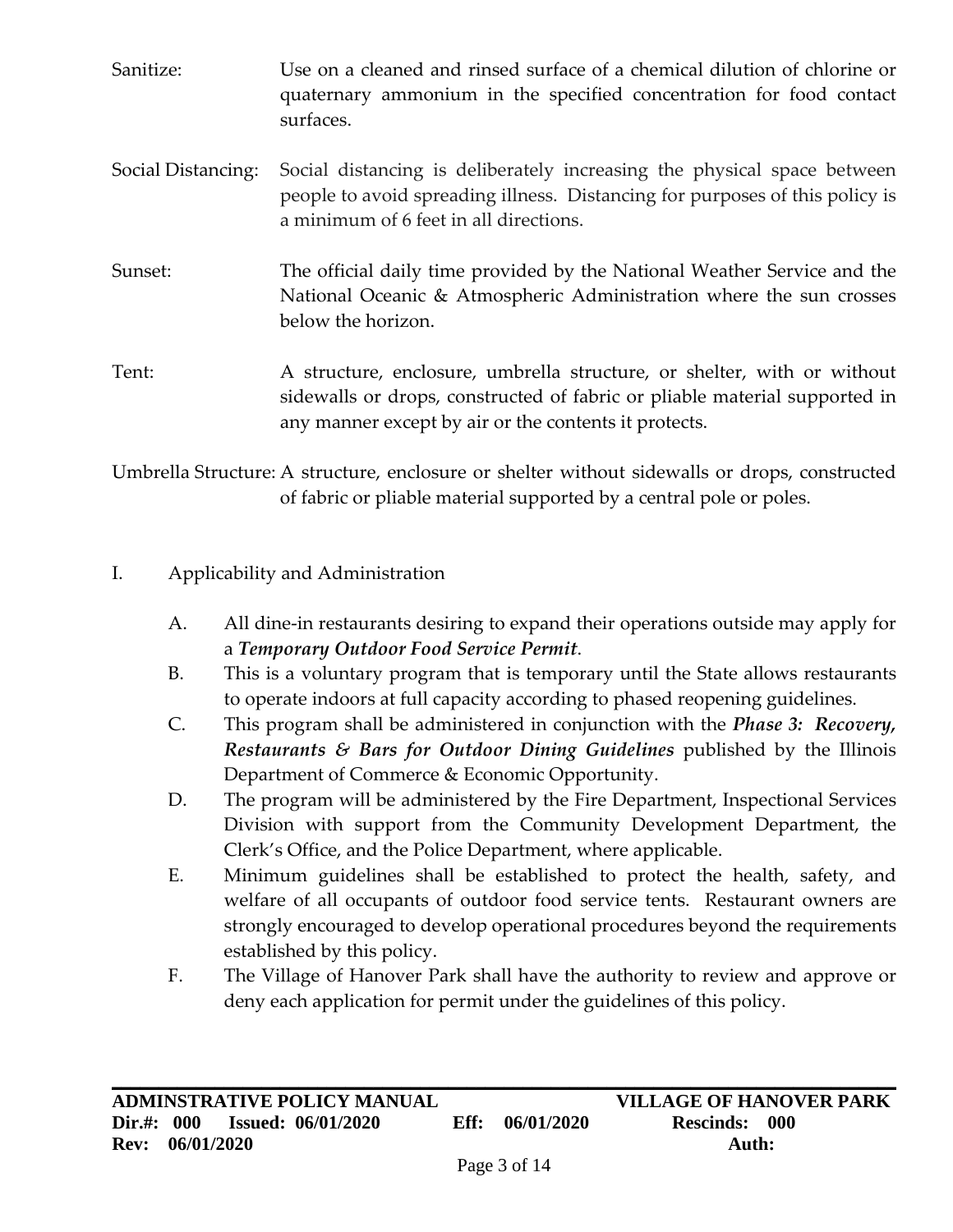- G. The Village of Hanover Park shall have the authority to revoke a Temporary Outdoor Food Service Permit if it determines that a restaurant has failed to comply with the requirements established by this policy.
- H. The Village of Hanover Park shall endeavor to reduce its exposure to litigation. As part of the permit approval process, the applicant shall sign a hold harmless agreement that advises them of potential risks and indemnifies the Village of Hanover Park against claims arising out of this manner of operation.
- I. All required materials to accomplish the expansion of operations shall be the sole responsibility of the restaurant business owner or his/her designee.
- II. Permit Process
	- A. A new permit type and application shall be created specifically for restaurant owners wishing to take advantage of this program.
	- B. The permit applicant shall provide a completed permit application and shall include the following information
		- a. A site plan or aerial image showing the approximate location for outdoor food service relative to the existing restaurant and surroundings. A plat of survey is not required.
		- b. A drawing of the proposed outdoor food service area. The drawing shall include the following information:
			- i. Overall dimensions of the outdoor food service area.
			- ii. Dimensions relative to existing structures and other site features such as walkways, parking, and carry-out/curbside service areas.
			- iii. Entrance and exit points from the proposed outdoor food service area.
			- iv. The placement of tables, with dimensions showing spacing to allow aisles and proper social distancing.
			- v. Location & type of barriers with detailed information on how barriers are to be mounted/secured in a temporary but safe manner.
			- vi. Locations for anchoring devices of tent, if applicable.
			- vii. Photos showing the area where the outside food area is to be located.
			- viii. Locations of required portable fire extinguishers.
		- c. If a tent or tents are going to be erected over the outdoor dining area, the business operator shall provide the following information about each tent:
			- i. Size
			- ii. Frame type and material composition
			- iii. Flame propagation performance certificate, where required by code
			- iv. Anchorage for the tent(s)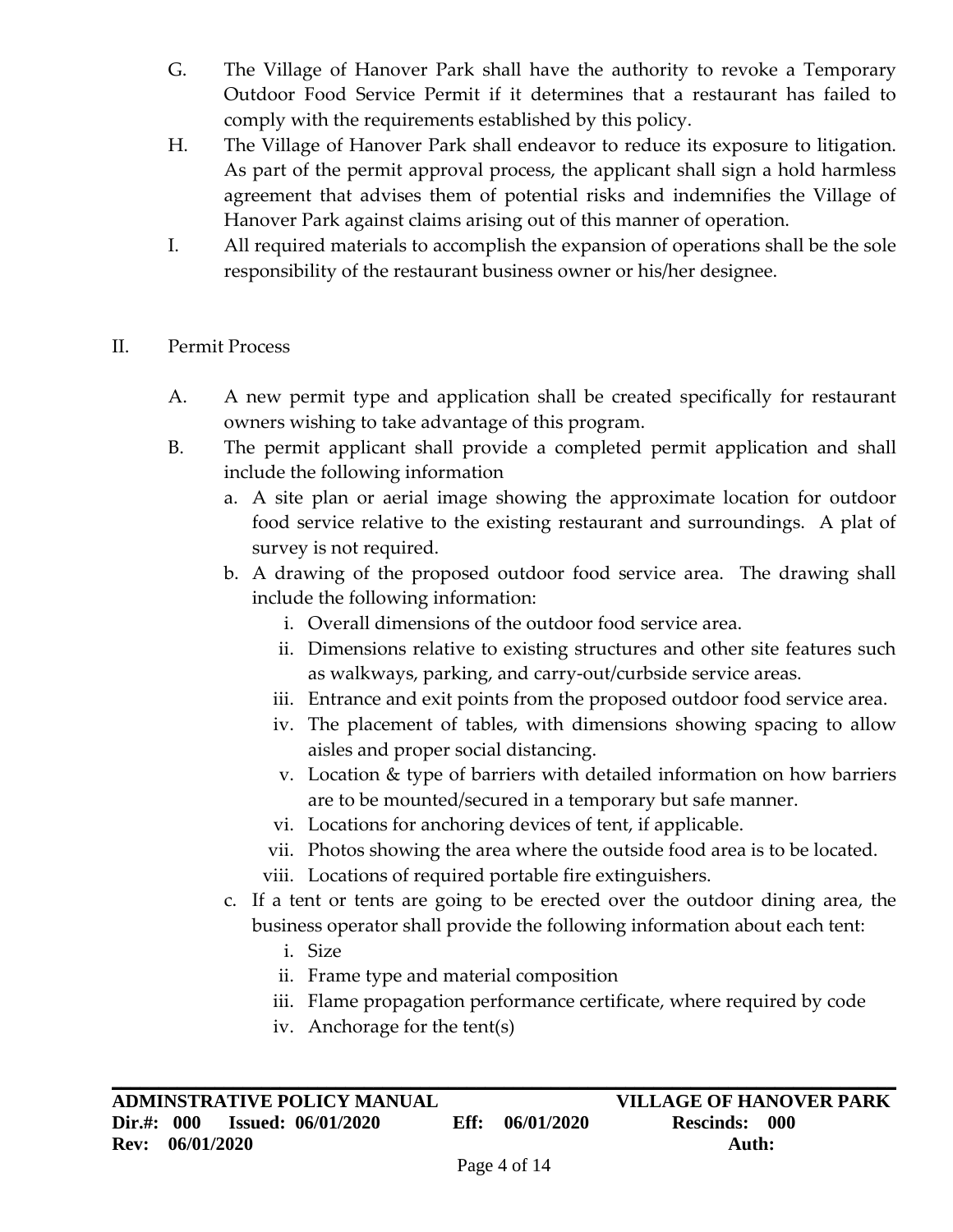- v. Structural elements of the tent to prevent collapse or being affected by wind.
- vi. Images(s) of any proposed graphics/logos, if applicable.
- d. An operations plan outlining the following information:
	- i. Hours of operation for outdoor food service
	- ii. Procedure for severe weather events during business and non-business hours. An example would be relocating to their personal vehicles. Moving inside of the building would not allow for social distancing.
	- iii. Traffic flow to and from the site.
	- iv. Procedure for customers waiting to be seated.
	- v. Statement of tent operations if a tent is to be used. This statement shall include whether a tent is to remain in place when business is closed or if tent will be taken down daily. If a tent is intended to be left in place, the manufacturer's requirements for when the tent cannot be used shall be provided (example: tent shall be removed in wind conditions in excess of a specific windspeed, measured in miles per hour).
- e. If an umbrella or umbrellas are going to be used, the business operator shall provide the following information about each umbrella:
	- i. Size
	- ii. Method of anchorage for the umbrella
	- iii. Image(s) of any proposed graphics/logos, if applicable.
- C. Submitted permit documents will be reviewed for compliance with applicable Village of Hanover Park codes and ordinances.
	- a. The Fire Department, Inspectional Services Division will review compliance with the 2018 International Building Code, 2018 International Fire Code, 2018 NFPA 101 Life Safety Code, 2017 NFPA 70 National Electrical Code, 2014 Illinois Plumbing Code, 2018 Illinois Accessibility Code, and the health requirements established by DuPage County, Cook County, and the Illinois Department of Public Health. Tents not subject to the above-mentioned codes shall still be required to be anchored to resist uplift and overturning.
	- b. Community Development will review compliance with the Village of Hanover Park Zoning Code and will make determinations regarding the approved number of parking stalls that may be temporarily converted and the approved overall area to be used for outdoor food service.
	- c. The Clerk's Office will review all special requests relating to liquor sales and licensing.
- D. Approved permits will be issued free of charge and shall be valid for a period of ninety (90) calendar days unless revoked or rescinded prior to expiration.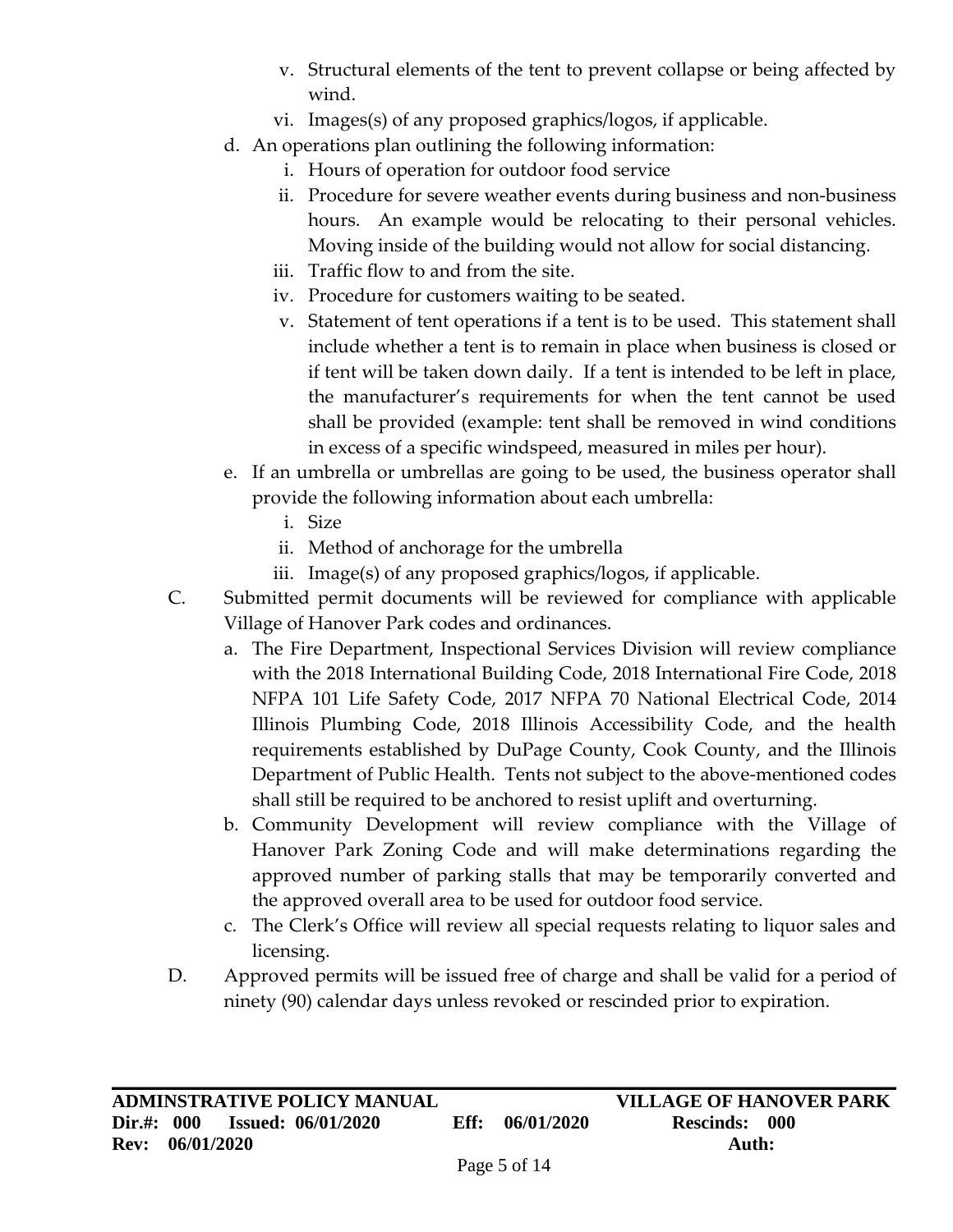- E. Permits extensions of up to ninety (90) days at a time may be granted upon written request and will be issued at the discretion of the Building Official or designee.
- F. Approved permit documents with seating plans are to remain on-site at all times and will be subject to inspection and verification that plans match actual layouts.
- G. Contractor registration fees are waived however each contractor shall still register and provide a code compliance bond.
- H. Inspection of the outdoor food service area is required prior to allowing the operation to commence. The permit applicant shall be responsible to schedule a building inspection and a health inspection to verify compliance with approved permit documents.
- I. Permits will become invalid once the State allows restaurants to function at full capacity regardless of time remaining on the active permit.

# III. Outdoor Food Service Operation Guidelines

Restaurants that wish to temporarily create an outdoor dining area by using parking spaces or other areas shall abide by the following:

- A. Use shall cease, or be modified for compliance, if there is a State mandate or injunction specific to the Restaurant limiting such use.
- B. Restaurants shall comply with protocols or guidelines issued by the Illinois Department of Commerce & Economic Opportunity, the Illinois Department of Public Health, the Centers for Disease Control, and all other official authority with regard to Health Codes, public safety, and COVID-19 protocols.
- C. Umbrellas shall be securely anchored to tables or a weighted base to prevent uplift or overturning in wind.
- D. Umbrellas shall be maintained in a state of good repair and free from obvious damages, defects, or soiling.
- E. Umbrellas may display the company logo for the restaurant or the Village of Hanover Park but should not advertise specific vendors, slogans, or imagery unless specifically approved by the Village.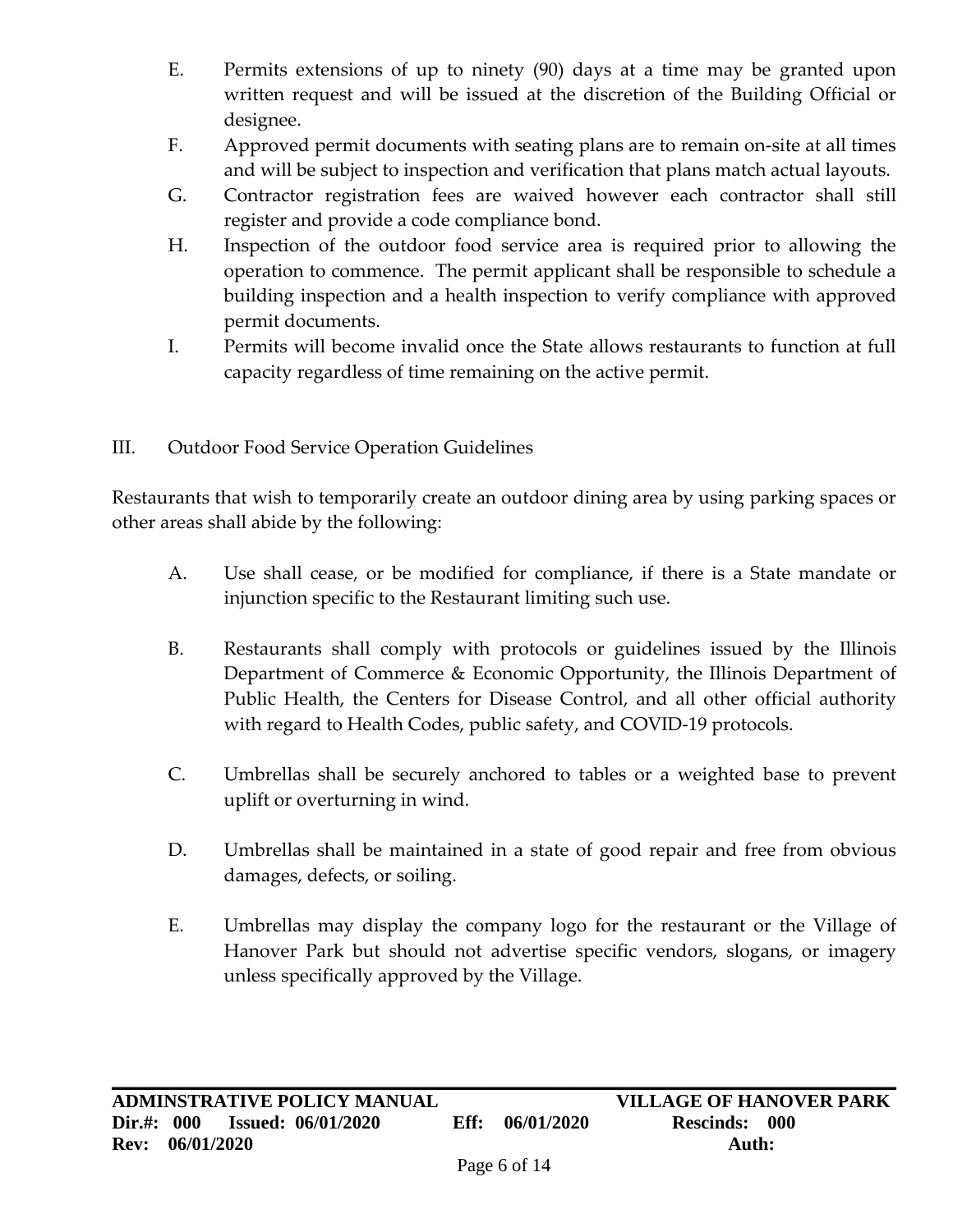- F. Tents should be of a heavy frame that offers structural stability and resistance to wind and weather. Typically, tents of this construction are known as "frame tents", "canopy tents", "pole tents", or "sailcloth tents".
- G. Tents should not be made of a lightweight, collapsible-style frame with light fabric top. Typically, these tents are known as "pop-up" style tents. Use of this style tent shall be allowed only with approval from the Fire Department, Inspectional Services Division.
- H. Tents shall be maintained in a state of good repair and free from obvious damages, defects, or soiling.
- I. Tents should be of a single, solid color.
- J. Tents may display the company logo for the restaurant or the Village of Hanover Park but should not advertise specific vendors, slogans, or imagery unless specifically approved by the Village.
- K. Smoking is prohibited within 15 feet of the dining area to comply with existing ordinances that do not allow smoking in a work environment.
- L. Alcohol sales are permitted to the extent of existing licenses held by the restaurant owner. Alcohol shall only be sold and served within the approved outdoor food service area. All regulations established by Municipal Code, Chapter 10 – Alcoholic Beverages, shall remain in effect.
- M. Tables shall be spaced to allow for a minimum of 6-foot separation (blocking tables is allowed). Public seating and eating areas shall be reduced and/or reconfigured to allow for minimum separation of 6 feet.
- N. Restaurants not providing temporary lighting shall stop seating customers one hour prior to sunset and shall close at sunset. Restaurants providing temporary lighting may remain open until 10:00 p.m. Sunday through Thursday and 11:00 p.m. Friday and Saturday and shall stop seating customers no later than one hour before closing time.
- O. Restaurants providing temporary lighting shall submit for approval a temporary lighting plan with their permit application. The lighting plan shall comply with all relevant provisions of adopted village codes and ordinances.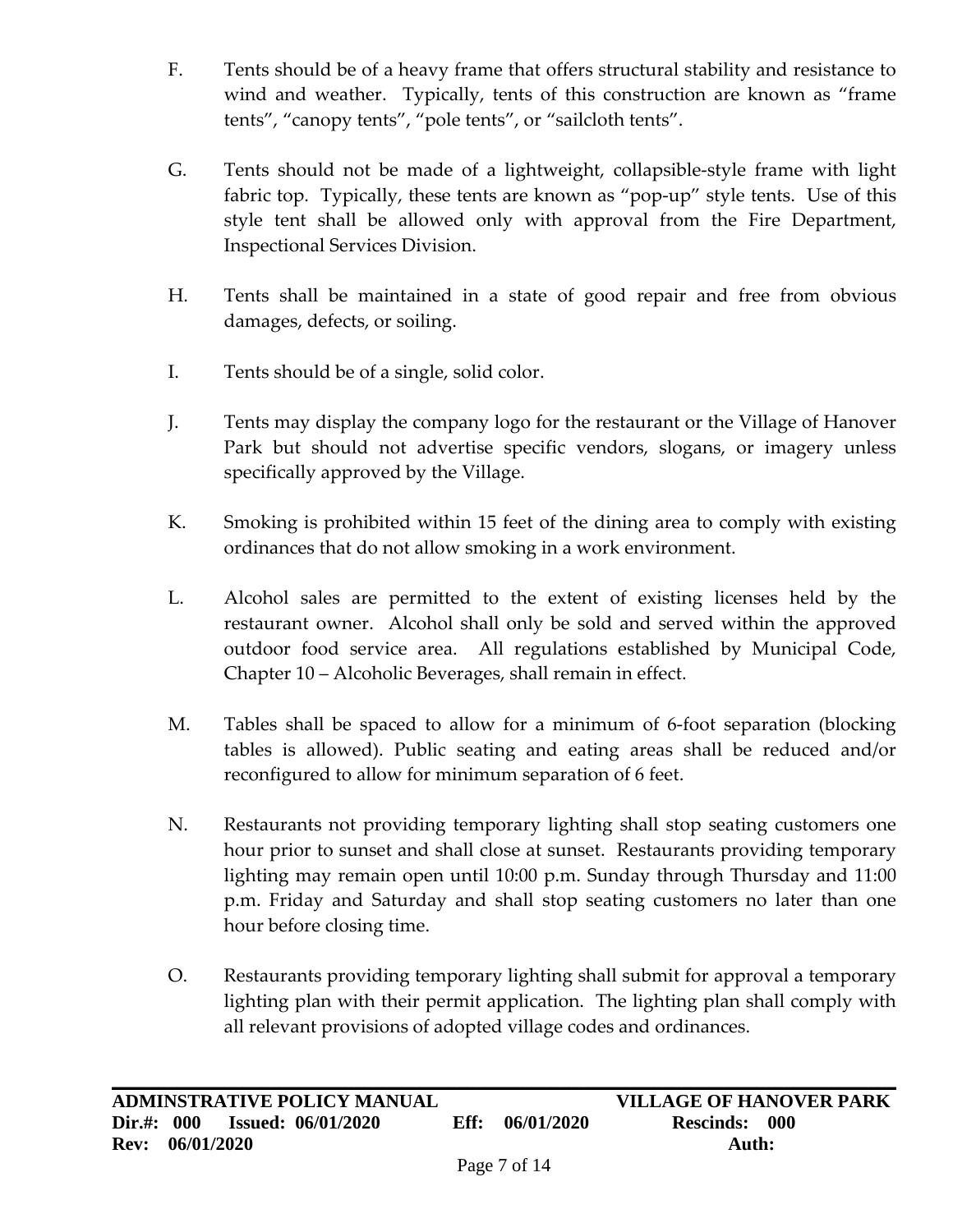- P. Generators shall be prohibited.
- Q. Gas-fired or electric heaters shall not be permitted unless otherwise approved by the Building Official.
- R. Outdoor food service areas shall be open (no side walls) but may utilize awnings, tents, or other top coverings that meet minimum code requirements.
- S. Adequate safeguards shall be in place for security, crowd control, lighting levels and the protection of minors.
- T. The outdoor food service area shall not disturb the lawful use and quiet enjoyment of nearby properties.
- U. Live entertainment will be allowed and shall respect the quiet enjoyment of neighboring properties. Electronically amplified music or sound will comply with Municipal Code, Chapter 54, Article VIII – Noise Abatement. All loud and raucous noises shall not be audible more than 50 feet away between the hours of 10:00 p.m. and 7:00 a.m.
- V. Bar areas are prohibited. All beverages shall be served by the staff of the business.
- W. Trash receptacles will be required for outdoor dining areas without wait staff and table service to allow customers to discard their refuse. At time of application indicate trash can locations that are not in the dining area. Food service areas that are attended by wait staff and table service shall have refuse removed from the tables by staff and discarded within the restaurant.
- X. Hand sanitizer stations shall be made available in the food service area for use by customers and staff.
- Y. No liquor served in an open container shall be removed from the outdoor food service area.
- Z. Except for restroom visits and take-out orders, indoor premises shall be closed for public use.
- AA. Face coverings shall be required for Customers/Public to enter the indoor premises for restroom visits and take-out orders.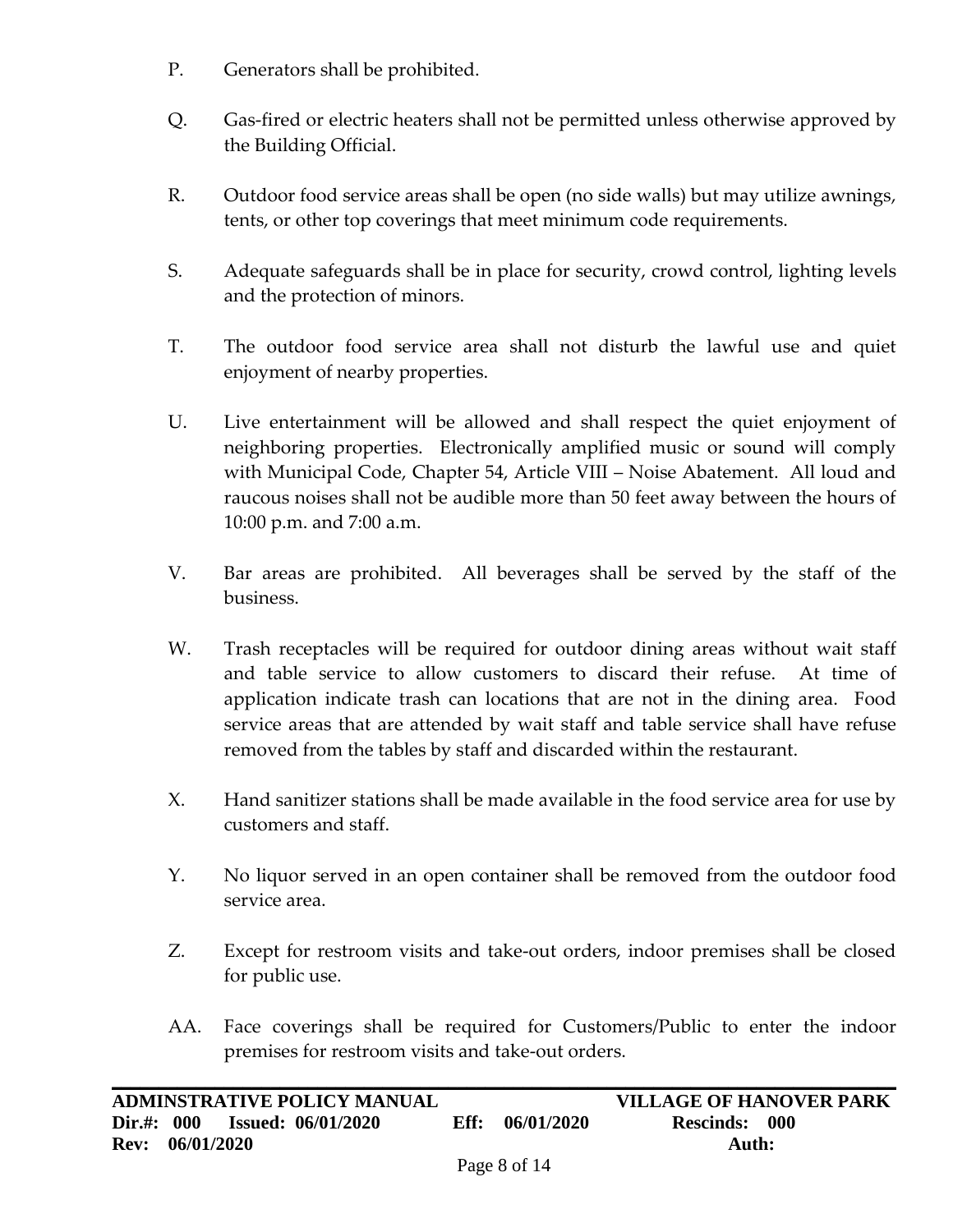- BB. By means of signage and/or other markings at 6-foot intervals, social distancing markers shall be placed in queue areas such as restrooms, take-out order lines, and staging areas for customers waiting to be seated.
- CC. All employees interacting directly with customers shall wear face coverings.
- DD. Patrons allowed at a single table shall be limited to a household unit or patrons who have asked to be seated together. People in the same party seated at the same table do not have to be 6 feet apart.
- EE. Sanitize and disinfect tables, booster seats and highchairs after each use.
- FF. Enhanced Sanitizing and Disinfecting The following areas shall be disinfected regularly during the day and upon indication of additional need:
	- a. Breakrooms
	- b. Restrooms
	- c. Counters
	- d. Workstations
	- e. Employee-Only Areas
	- f. Chairs
	- g. Touchpoints, including but not limited to the following:
		- i. Transaction Registers/Computer Touchscreens/Keyboards
		- ii. Shared Communications Equipment Including: Phones, Radios, etc.
		- iii. Light Switches
		- iv. Doorknobs/Door Handles
		- v. Railings
		- vi. Trash Bins
		- vii. Multi-Function Machines
		- viii. Drawer Handles, Etc.
			- ix. Self-Service Customer Transactions
- GG. Enhanced Overnight Sanitizing and Disinfecting Restaurants shall be thoroughly cleaned during non-operating hours.
- HH. The following touchpoints shall be temporarily placed out of service:
	- a. Child Play Areas
	- b. Drinking Fountains. Water shall be served by staff in cups when requested by the customer.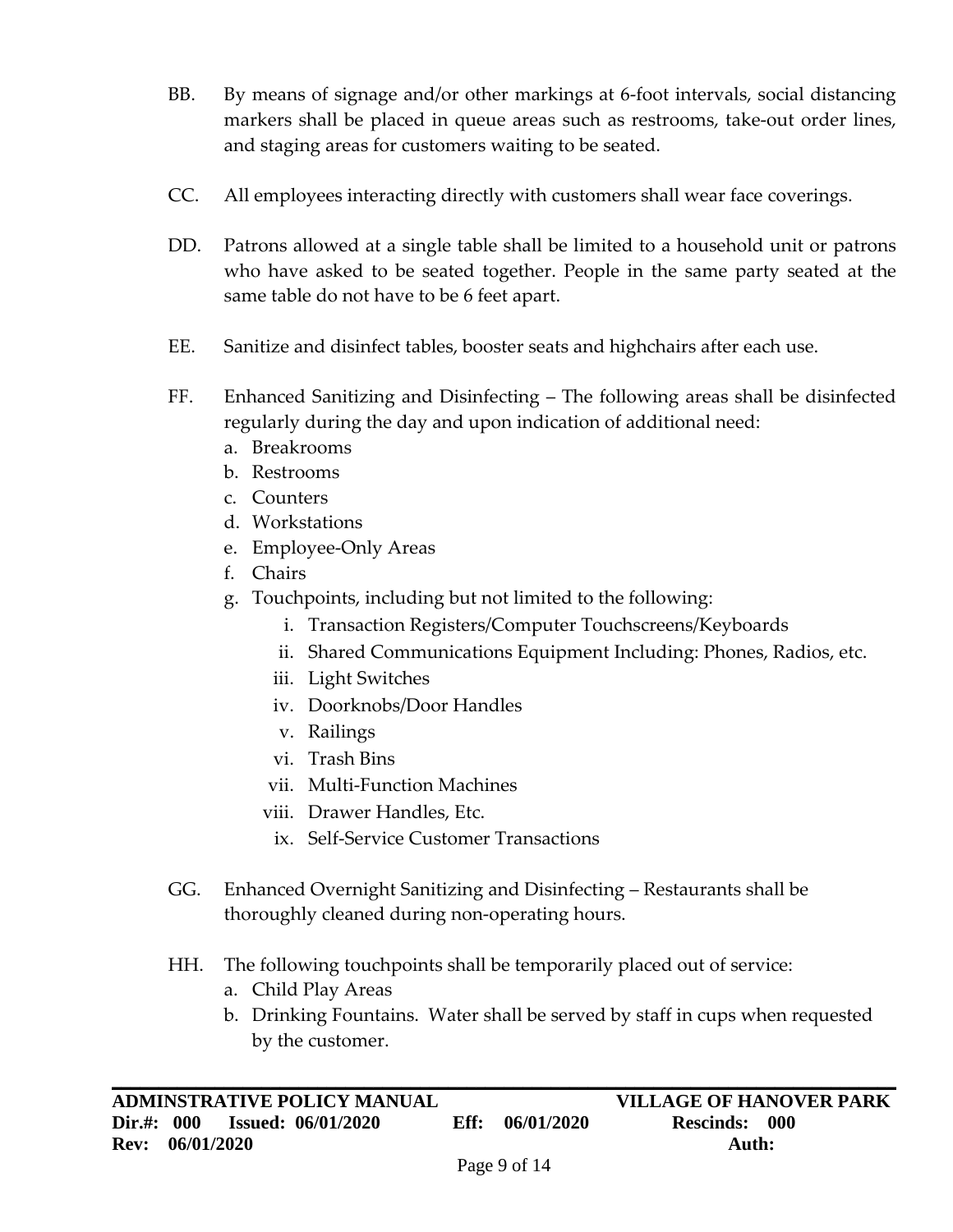- c. Valet Use
- d. Shared entertainment items such as bag and board games, etc.
- II. In restrooms, every other sink and urinal shall be taped off and signage shall be posted encouraging proper hygiene.
- JJ. Food transported from the restaurant to the outdoor dining area shall meet all food safety requirements.
- KK. No outdoor food or drink preparation is permitted.
- LL. If feasible, provide separate entrance and exit points to the outdoor dining area.
- MM. Restaurants may not expand outdoor dining in front of neighboring businesses without written permission from the neighboring business/property owner.
- NN. Restaurants may utilize the approved area of their parking lot or site as determined by Community Development review.
- OO. If the expanded dining area is in a parking lot, a temporary physical barrier shall separate the outdoor dining area from the rest of the parking lot.
- PP. Restaurants that do not own their parking lot or other outdoor areas shall secure correspondence from the property owner or property manager granting permission to use the area for outdoor dining.
- QQ. Restaurants within a strip mall, plaza, shopping center or other multi-tenant space shall secure correspondence from the property manager/owner prior to expanding outdoor dining into common parking, pedestrian, or greenspace areas.
- RR. Sidewalks may be utilized provided there is still means for pedestrian traffic on the remaining portion of the sidewalk. The minimum width shall be no less than 3 feet.
- SS. Unless closed to vehicular traffic by the Village of Hanover Park, streets may not be utilized.
- TT. Driveways, drive aisles, drive throughs or other means for traffic circulation may not be impeded or blocked.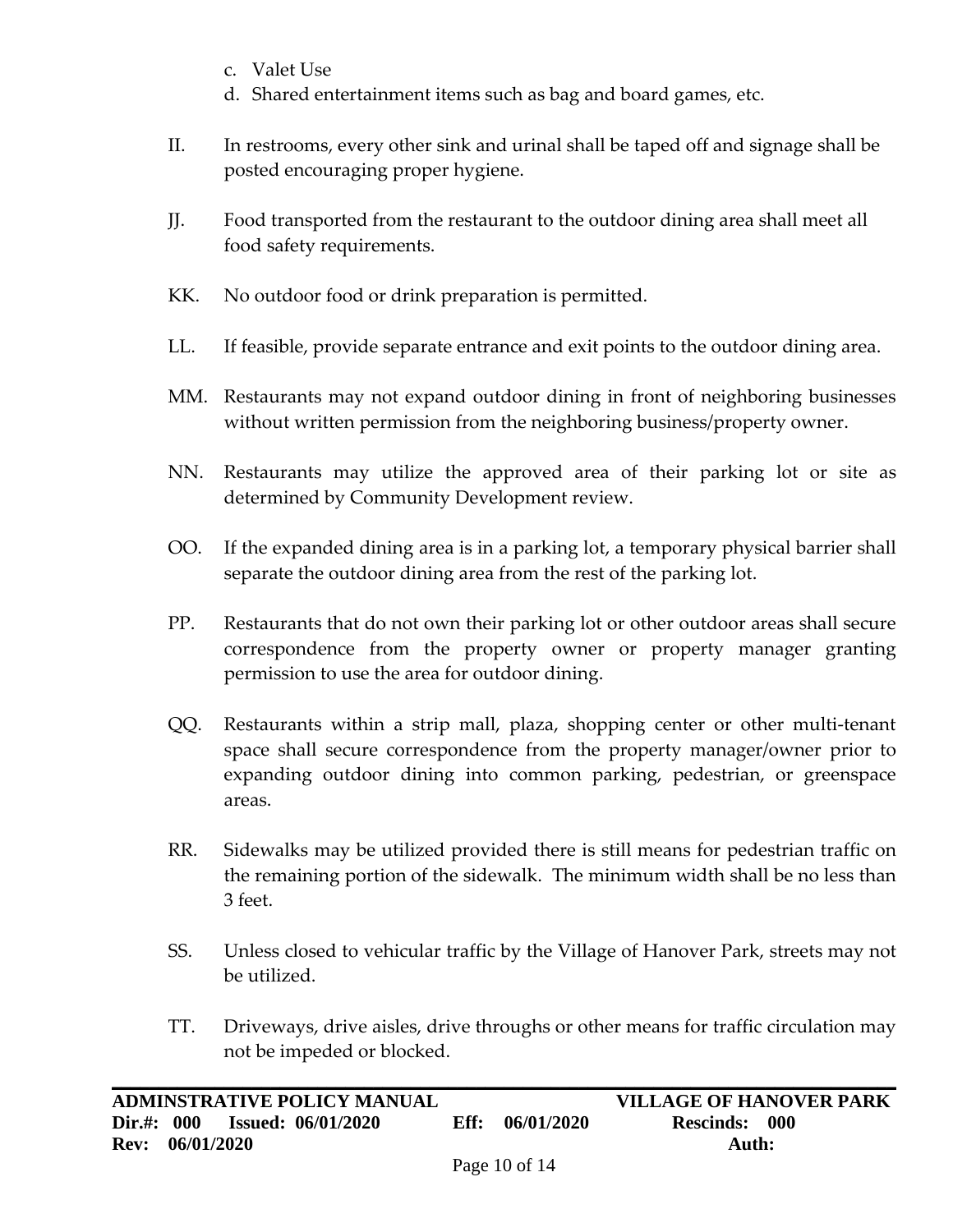- UU. ADA parking spaces are required and access to/from those spaces shall not be impeded.
- VV. The temporary outdoor food service area shall be accessible and shall comply with all applicable laws, ordinances, and regulations concerning accessibility and nondiscrimination in the providing of services.
- WW. Temporary barriers to safely delineate the seating area do not require additional permitting. No permanent barriers may be installed without a permit.
- XX. Barriers shall physically prevent movement between the outdoor food service area and high-risk, heavily traveled vehicular traffic areas. Barriers shall visually prevent movement between the outdoor food service area and low-risk - low vehicular traffic areas.
- YY. Plumbing, electrical, and lighting fixtures shall only be allowed when approved as part of the permitting process.
- ZZ. Reusable items including utensils, plates, glasses, etc., must be properly washed, rinsed, and sanitized. Cleaned utensils, plates, glasses, etc. must be properly stored away from Customers/Public and employees until ready for use. Use disposable items if proper cleaning of reusable items is infeasible.
- AAA. Offer masks upon request.
- BBB. Dirty linens used at dining tables such as tablecloths and napkins should be removed after each use and transported from dining areas in sealed bags.
- CCC. Encourage reservations. Request Customers/Public to wait in their cars or away from the Restaurant while waiting to be seated. If possible, alert Customers/Public through their mobile phones when their table is ready and avoid use of "buzzers."
- DDD. Do not leave out after-meal mints, candies, snacks, or toothpicks. Offer them with the check or provide only on request.

#### IV. Employer Guidelines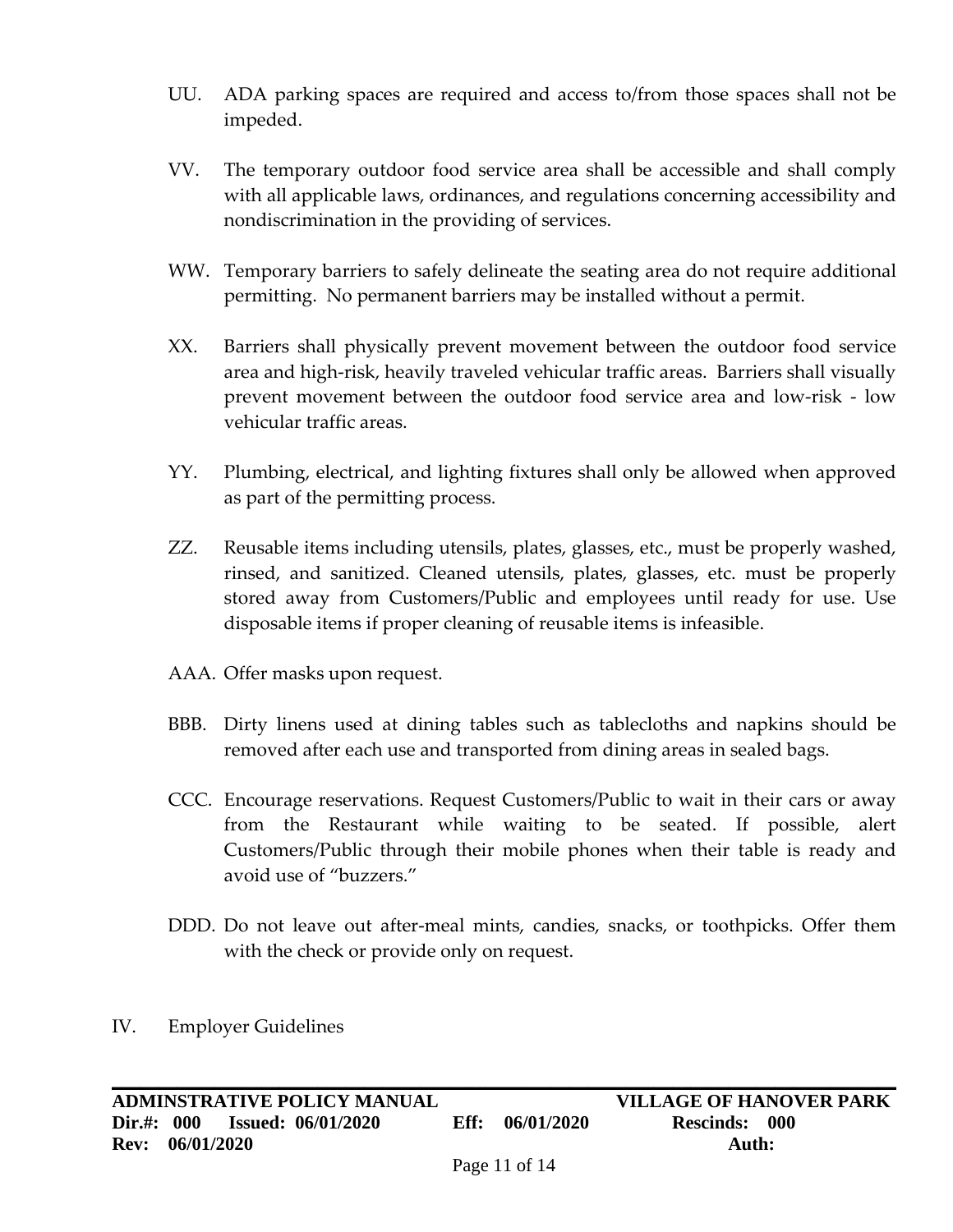Restaurants that wish to temporarily operate outdoor dining areas shall abide by the following:

- A. Establish a written, worksite-specific COVID-19 prevention plan, perform a comprehensive risk assessment of all work areas, designate a person at each Restaurant to implement the plan and train and communicate with employees on the plan.
- B. Regularly evaluate the Restaurant for compliance with the plan and document and correct deficiencies identified.
- C. Investigate any COVID-19 illness and determine if any work-related factors could have contributed to risk of infection.
- D. Update the plan as needed to prevent further cases.
- E. Post signage reminding employees of CDC hygiene and safety guidelines.
- F. Personal Hygiene Allow and encourage employees to take frequent breaks for handwashing with soap and water for at least 20 seconds or disinfecting of hands with a sanitizer.
- G. Provide time for workers to implement cleaning practices during their shift. Cleaning assignments should be assigned during working hours as part of the employees' job duties.
- H. When choosing cleaning chemicals, employers should use products approved for use against COVID-19 on the Environmental Protection Agency (EPA)-approved list and follow product instructions and provide employees training on manufacturer's directions for safe use.
- I. Employers shall provide and ensure employees use all required protective equipment, including face coverings and gloves.
- J. Discontinue shared use of audio headsets and other equipment between employees unless the equipment can be properly disinfected after use.
- V. Employee Guidelines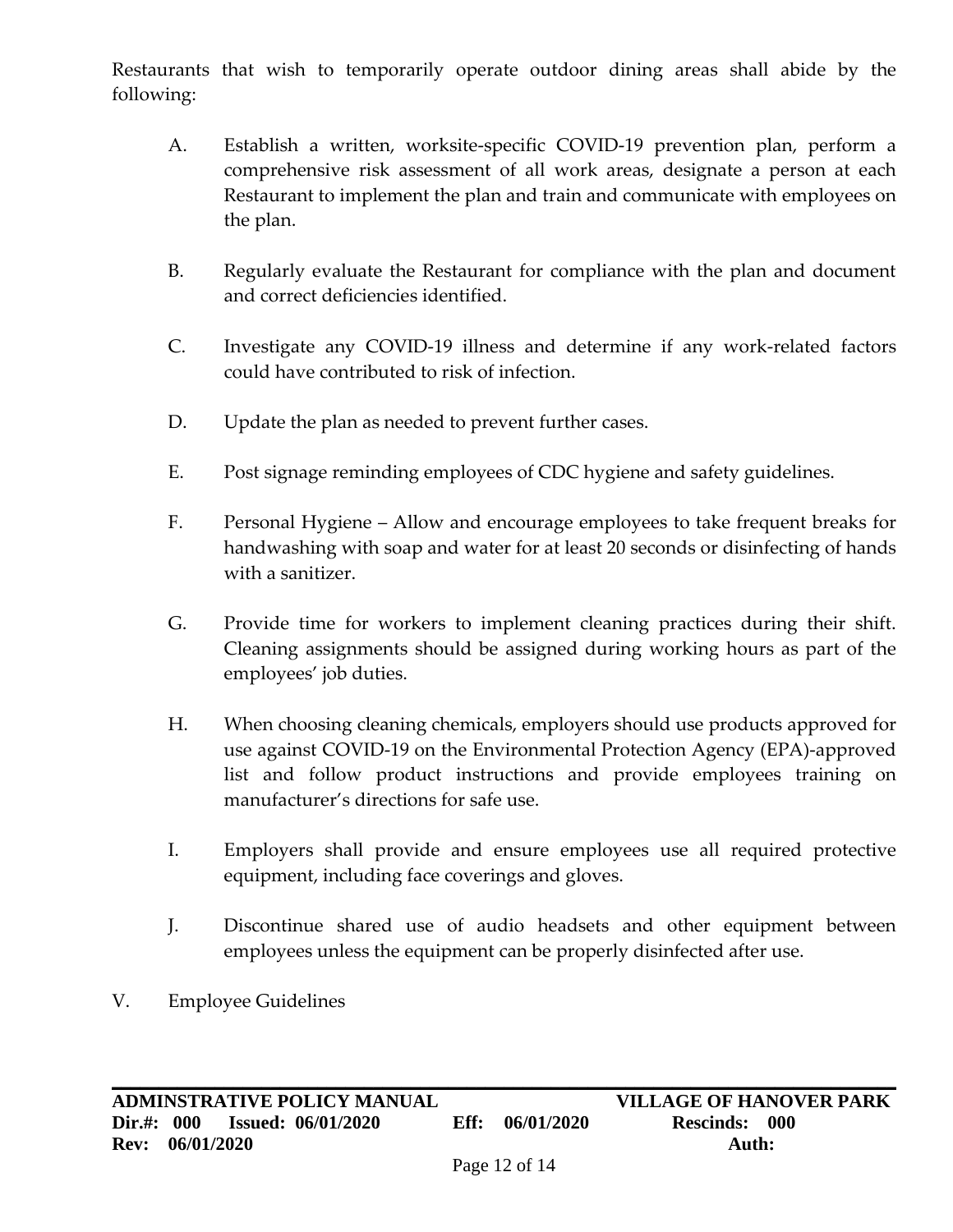Restaurants that wish to temporarily operate outdoor dining areas shall educate their staff to abide by the following:

- A. Employees shall wash hands or utilize hand sanitizer after each Customer/Public transaction (e.g., moving items used by Customers/Public such as dirty cups, plates, napkins, handling trash bags or securing payment) and take frequent breaks for handwashing with soap and water for at least 20 seconds and/or disinfect hands with a sanitizer.
- B. Servers, bussers, and other employees moving items used by Customers/Public (e.g., dirty cups, plates, napkins) or handling trash bags should use disposable gloves (and wash hands before putting them on and after removing them) and provide aprons and change frequently.
- C. Personal Protection Equipment (PPE) Use Facial coverings shall be worn while performing work duties or interacting with other persons. Facial coverings should be washed or disinfected after each shift.
- D. Actively remind and encourage Customers/Public to comply with the social distancing standards.

## VI. Public Guidelines

Restaurants that wish to temporarily operate outdoor dining areas shall advise customers to abide by the following:

- A. Customers/Public will be encouraged to perform self-screening prior to visiting the Restaurant. Anyone with a temperature greater than 100.4°F or who has flulike symptoms (e.g., cough, body aches) should remain home.
- B. Customers/Public are reminded to refrain from touching their nose, mouth, and eyes, to wash their hands frequently with soap and warm water for at least 20 seconds and to use sanitizer.
- C. Customers/Public should refrain from entering the Restaurant if they, or anyone they have been in contact with, are experiencing symptoms of COVID-19 or have experienced symptoms in the 72 hours prior.